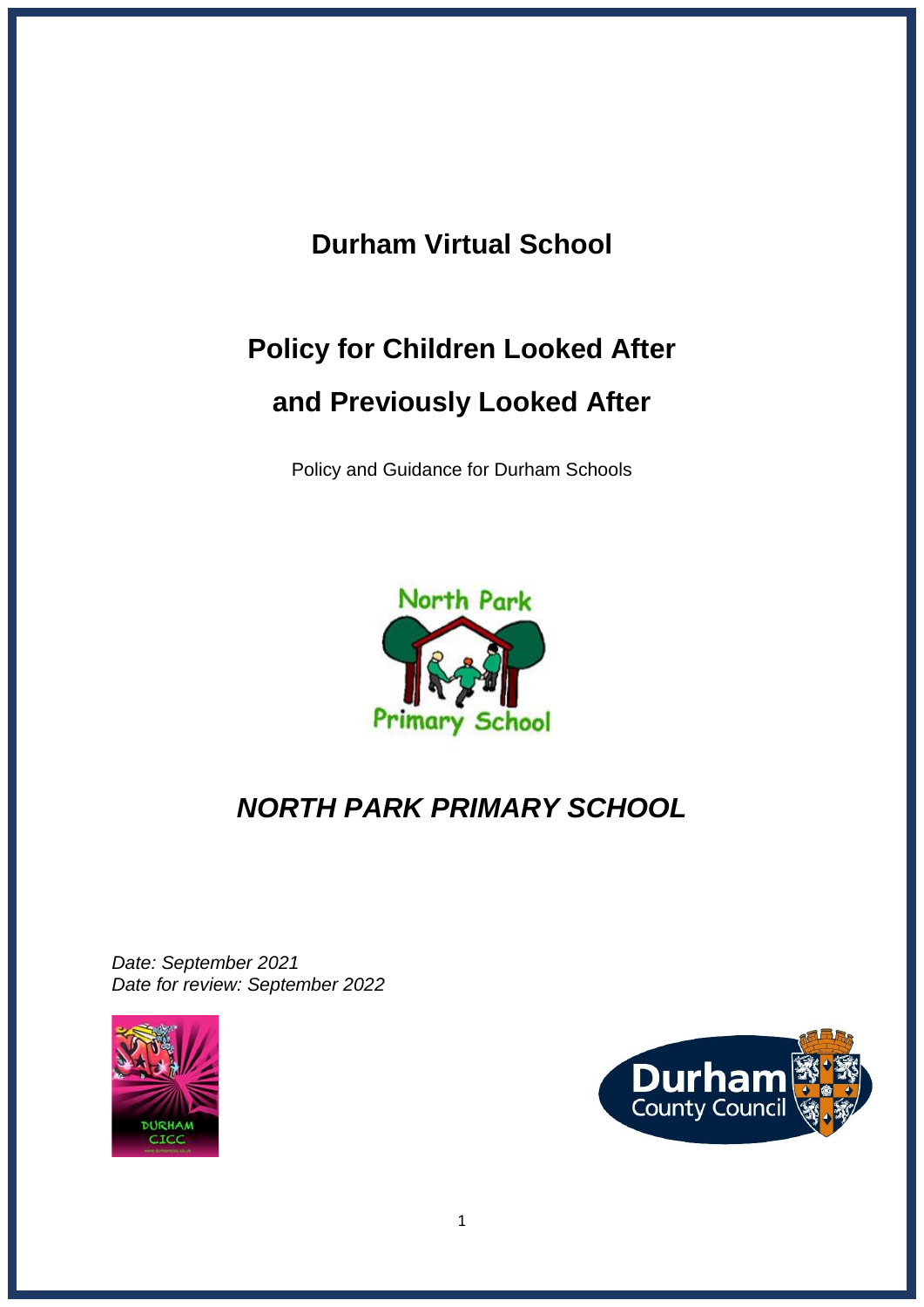# **Contents:**

# **School Policy for Children and young People in Care and Previously in Care in Durham**

| Purpose, Rationale and Legal Framework                               | Page 3  |
|----------------------------------------------------------------------|---------|
| The name and role of the Designated Teacher                          | Page 4  |
| The name and role of the Designated Governor                         | Page 6  |
| Responsibility for Looked After Children in School                   | Page 7  |
| Admission Arrangements for Looked After Children                     | Page 8  |
| Involving the young person                                           | Page 8  |
| Communication with Other Agencies (Looked After)                     | Page 8  |
| Assessment, Monitoring and Review Procedures for Looked After Pupils | Page 8  |
| Durham Offer                                                         | Page 9  |
| The Child/Young Persons Voice                                        | Page 9  |
| <b>Further Information</b>                                           | Page 11 |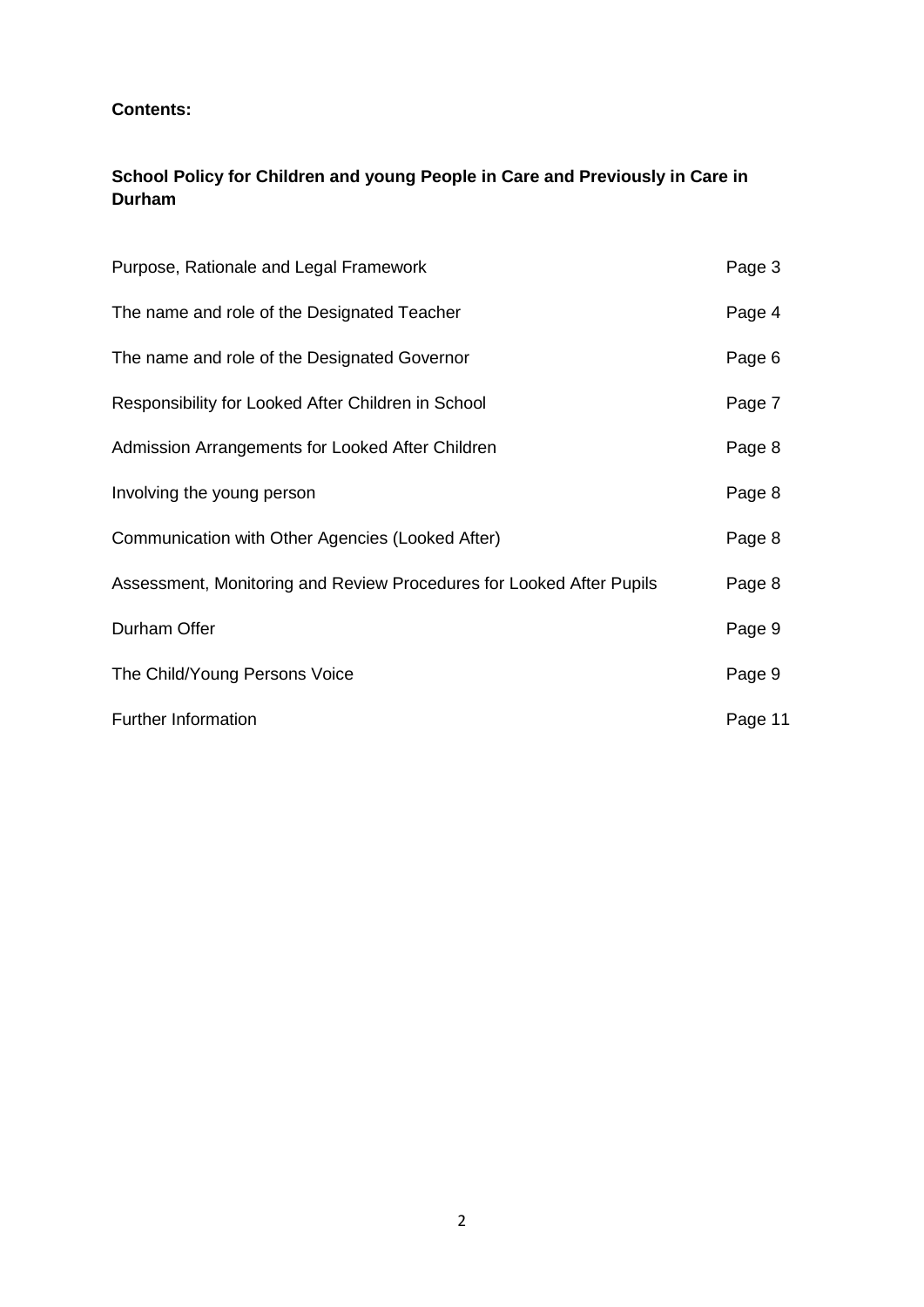# **SCHOOL POLICY FOR CHILDREN AND YOUNG PEOPLE IN CARE AND PREVIOUSLY IN CARE IN DURHAM**

# Purpose

To promote the educational attainment, achievement, progression and welfare of Children In Our Care whether they attend a Durham school or an Out-of-Authority school and for all Children who are Looked After (CLA) in the care of other local authorities who attend Durham schools. The local authority has a statutory role to play for all children in its care and acts as a Corporate Parent.

In light of the extension of the role of Designated Teachers and The Virtual School Head this policy will also make reference to previously looked after children who are adopted, have a special guardianship order or a child arrangements order (previously residence order).

#### Rationale

Looked after children are one of the most vulnerable groups in society. The majority of looked after children have suffered a disrupted childhood and experienced adverse experiences. It is nationally recognised that there is considerable educational under-achievement when compared to their peers. Looked after children often achieve poor exam success rates in comparison to the general population. Fewer looked after children progress to Higher Education or follow progression pathways that will lead to future economic success and wellbeing. Experimental data from the Department for Education (DFE) suggests that previously looked after children are also not achieving in line with their peers.

#### Legal Framework

Under the Children Act 1989, a child is looked after by a local authority if he or she is in their care or provided with accommodation for more than 24 hours by the authority. They fall into four main groups:

- Children who are accommodated under a voluntary agreement with their parents (Section 20)
- Children who are the subiects of emergency orders for their protection (Sections 44 and 46)
- Children who are the subjects of a care order (Section 31) or interim care order (Section 38)
- Children who are compulsorily accommodated this includes children remanded to the local authority or subject to a criminal justice supervision order with a residence requirement (Section 21)

Children who are cared for on a voluntary basis are "accommodated" by the local authority under Section 20 of the Children Act – they may live in foster care, in a Children's Home or in a residential school.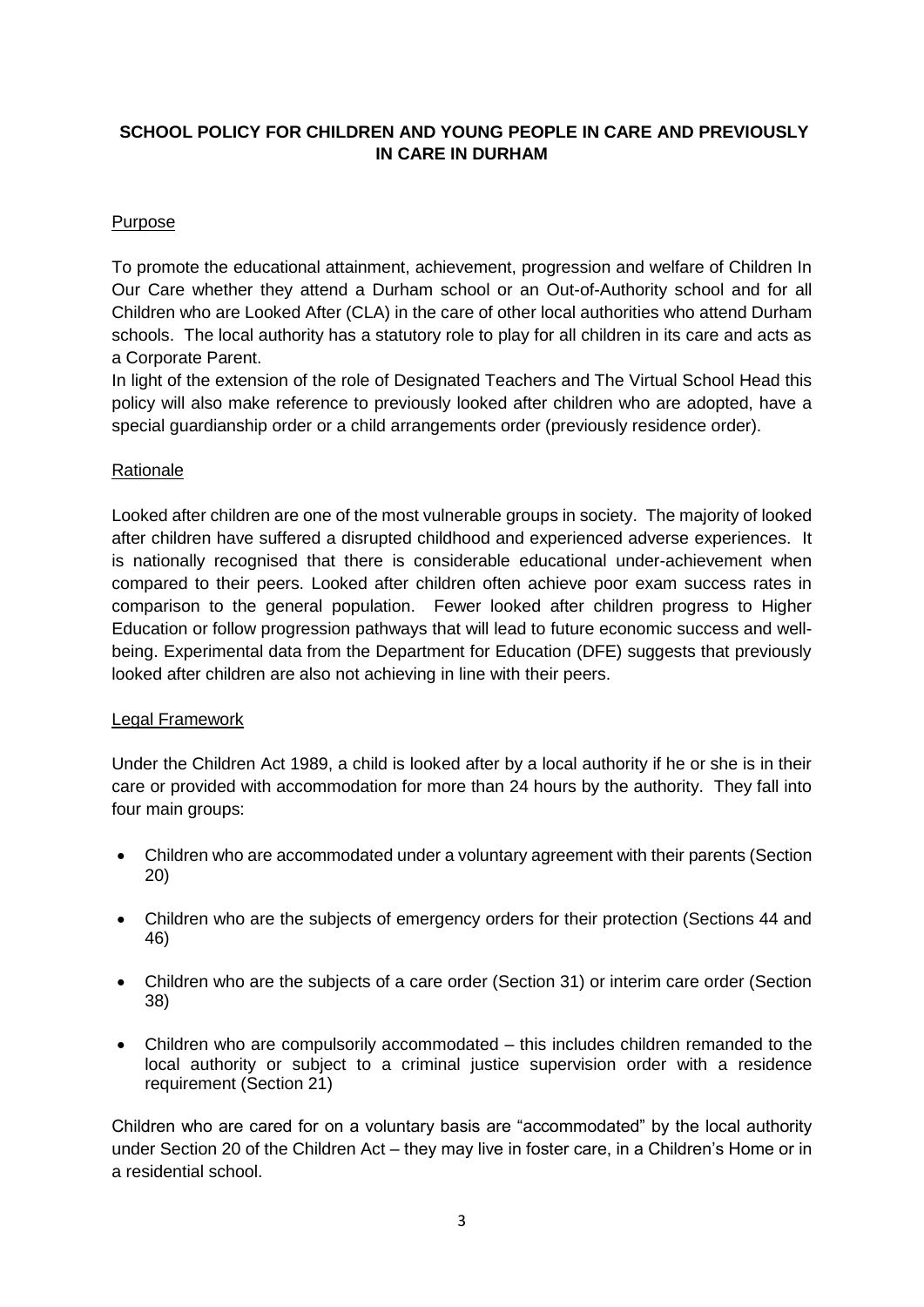The term "in care" refers only to children who are subject to a care order by the courts under Section 31 of the Children Act 1989 – they may live with foster carers, in a Children's Home, in a residential school, with relatives or with parents under supervision.

For all children who receive more than 75 days of 'short breaks' in every 12 months CLA status applies and an Independent Reviewing Officer (IRO) is appointed. As the care arranged is not continuous academic attainment does not have to be reported in the same way to the DfE. A Personal Education Plan (PEP) is not required for these children and they do not qualify for pupil premium plus, however schools will attend a child's Looked After Review (LAR) and provide a report in relation to their education.

Nationally all these groups are said to be "Looked After Children" (LAC). In Durham we know these children as Children Looked After (CLA). They may be looked after by our local authority or may be in the care of another authority but living in ours.

For the purpose of this policy, previously looked after children include those:

- that were adopted from care
- that left care under a Special Guardianship Order
- that left care under a Residential Order on or after 14 October 1991 (under the Children Act 1989).
- that left care through a Child Arrangement Order
- that were adopted from abroad but were in state or church care in their country of origin
- a) **The Name of the Designated Teacher (DT) for Looked After and Previously Looked After Children is:** Mrs Patricia Monk

#### b) **The Role of the Designated Teacher for Looked After and Previously Looked after Children:** Headteacher

#### *Within School*:

- To celebrate the success of all Looked After Children.
- To ensure the CLA has a named key adult who they are comfortable with, who can advocate for them and is accessible during the school day.
- To work closely with school SENDCO to ensure any additional or SEND are quickly identified and therefore appropriately met
- To ensure that all staff, both teaching and non-teaching, have an understanding of the difficulties and educational disadvantage faced by Looked After and Previously Looked After Children and that staff understand the need for positive systems of support to overcome them.
- To promote positive relationships for the CLA throughout the school community with those the child will come into contact with. Ensuring they understand the effects trauma and attachment has on them and the behaviours they may display because of this.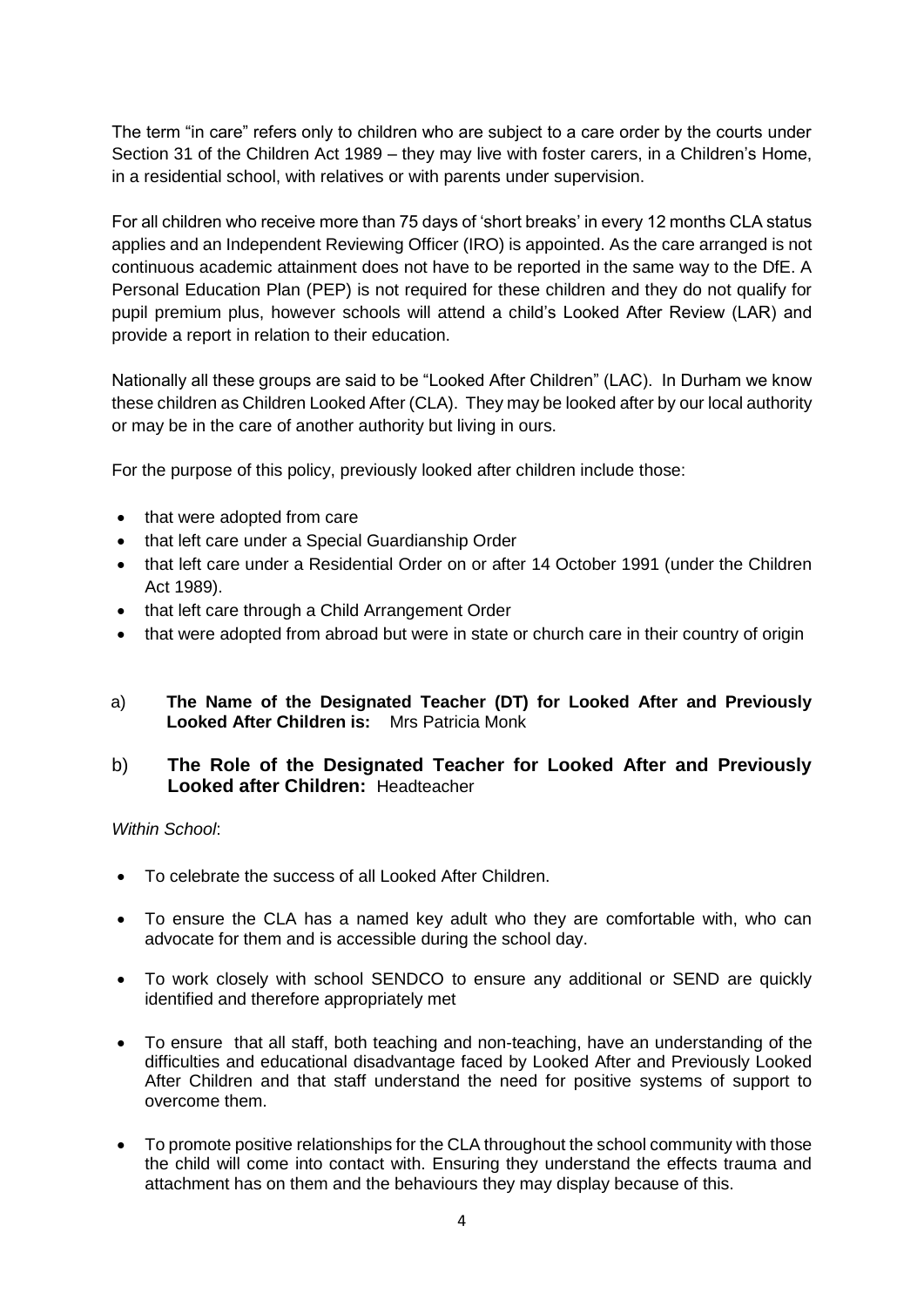- To inform members of staff of the general educational needs of Looked After and Previously Looked After Children, and to actively promote the involvement of these children in school homework clubs, extra-curricular activities, home reading schemes, school councils, etc.
- To act as an advocate for Looked After and Previously Looked After Children.
- To develop and monitor systems for liaising with carers, social workers, health professionals and the Durham Virtual School.
- To hold a supervisory brief for all Looked After Children, e.g. to ensure all relevant education and care information is available to school staff and carer(s), and that this information is kept up to date. It is important to be aware that some children in care do not want all adults or peers to know about their accommodation or care status; this is a sensitive area and should be addressed with caution and respect of the child/young person's wishes.
- To monitor the educational progress, attainment, and attendance of Looked After and Previously Looked After Children.
- To intervene if there is evidence of individual under-achievement, absence from school or internal truancy.

#### *Work with Individual Looked After Children*

- To help ensure that each pupil has a high-quality Personal Education Plan (the PEP should be initiated by the young person's DT). The PEP sets out appropriate targets and support available. (Systems are different across Local Authorities).
- To consult with the child or young person and ensure they have an appropriate adult who they feel comfortable with, who will attend school events e.g. parents' evenings; sports; drama events to provide support and encouragement.

*Work with Individual Looked After Children and Previously Looked After Children to:*

• Ensure that the Pupil Premium Plus is targeted at improving attainment, supporting achievements and enrichment opportunities.

#### *Previously Looked After Children and Pupil Premium Plus*

- Ensure that the parents and guardians of previously looked after children are aware of the Pupil Premium Plus and how they can enable the school to apply for it. This means either a letter needs to go out to all parents or information is collected on admissions data collection forms. Parents / guardians will need to provide documentary evidence (such as the legal order) to prove the pupil was previously in care. The pupil is then recorded on the October Census each year.
- Ensure parents/guardians are informed and included in discussions around the use of pupil Premium Plus for their child.

*Liaison with other Partners*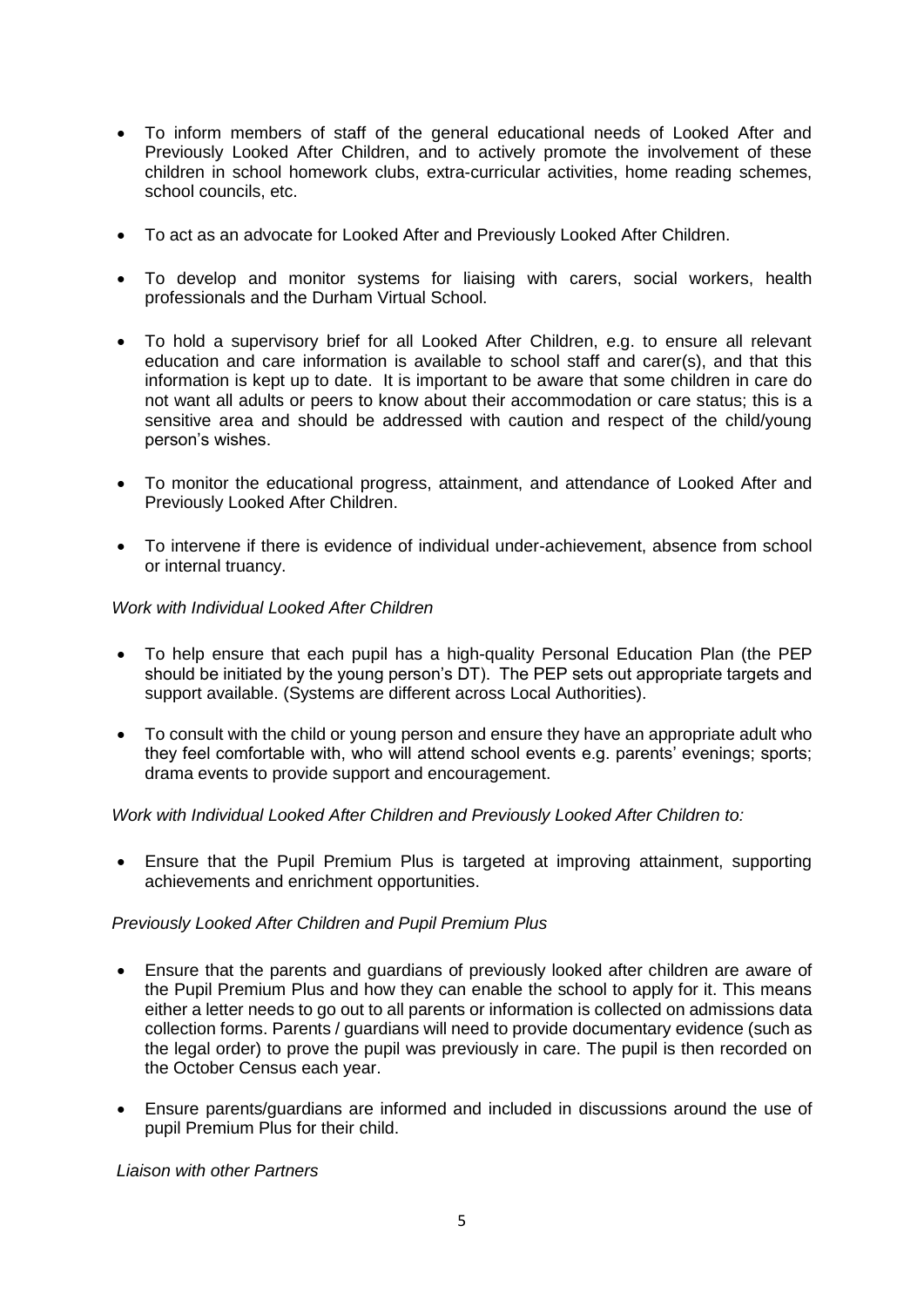- To liaise with the Designated Safeguarding Lead, ensuring all looked after and previously looked after children in school are safeguarded.
- To work closely with school SENDCO to ensure any additional or SEND are quickly identified and therefore appropriately met
- To help an Independent Reviewing Officer (IRO) co-ordinate education and Looked After Children review meetings, so that the Personal Education Plan can inform the child's Care Plan.
- To attend, arrange for someone else to attend, or to contribute in other ways to Looked After Children at care planning meetings and PEP meetings.
- To be the named contact for colleagues in the Durham Virtual School and other local authorities as appropriate.
- To ensure the speedy transfer of information and school records between agencies and other schools. Support Durham Virtual school in producing a Pupil Profile when a child moves school.
- To ensure the school admits Looked After and Previously Looked After Children in line with the Admissions Code of Practice. Where a school is over PAN a CLA or PCLA will go to the top of the waiting list.
- To ensure that the Head Teacher considers a range of strategies before imposing a fixed term exclusion or permanent exclusion for a looked after child, which should be a last resort. This includes contacting the Head of The Virtual School and the Inclusion and Alternative Provision Co-ordinator.

#### *Training*

- To develop a knowledge of challenges faced by Children Looked After and Education Inclusion procedures by attending training events organised by the Local Authority and other providers.
- To attend training for Designated Teachers as appropriate.
- To cascade training to school staff as appropriate.

#### **c) The name of a Governor with special responsibility for Looked After and Previously Looked After Children:** Mr Neil Foster

- **d) The role of that Governor:** Chair of Governors
- The named governor will provide a report to the Governing Body on an annual basis (unless it will be easy to identify individual children whereby work on behalf of all vulnerable groups may be more appropriate):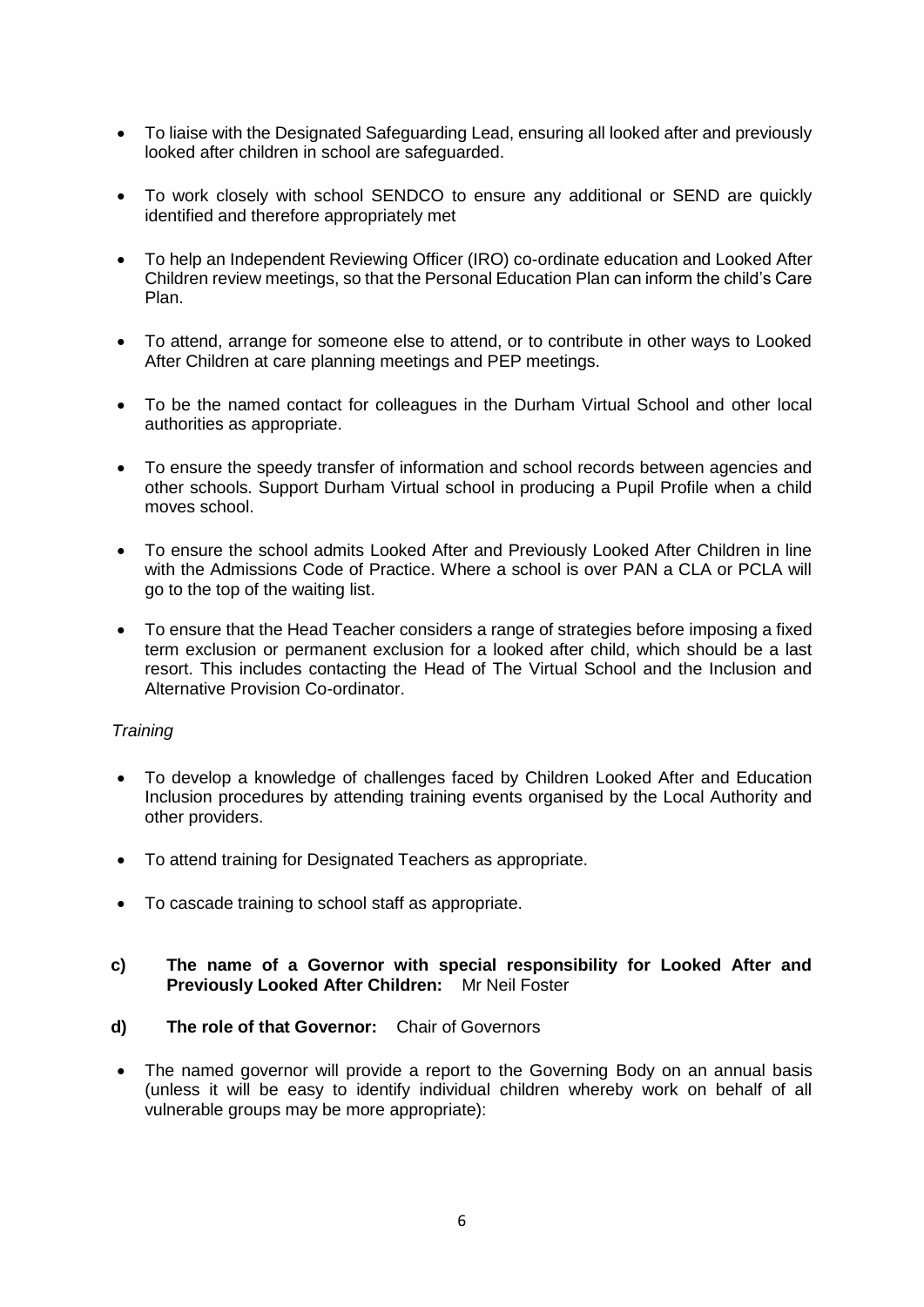Areas that should be reported:

- A comparison of test scores for looked after children as a discrete group, compared with the attainment and progress of other pupils.
- Formal examination data as a discrete group.
- The attendance of pupils as a discrete group, compared with other pupils.
- The level of fixed term/permanent exclusions.
- Pupil destinations.
- Good News stories and celebrations of achievement.
- The named governor should be satisfied that the school's policies and procedure ensure that looked-after and previously looked after pupils have equal access to:
	- The national curriculum (if appropriate)
	- Public examinations (if appropriate).
	- Careers guidance.
	- Additional educational support.
	- Extra-curricular activities.
	- Work experience if appropriate.
- The named governor should be aware of how attachment and trauma can affect a child/young person and consider this to allow challenge to the behaviour policy when considering Fixed term and Permanent exclusions for CLA and PCLA.

#### **e) Responsibility for Looked After Children in School**

It is important that all teaching staff who are in contact with the child or young person are aware that he/she is being looked after by the Local Authority. The responsibility for the transfer of this information should be that of the Head Teacher and/or the Designated Teacher for Children Looked After. In addition to this it is important to be mindful of the views of the child/young person and only share relevant information in respect of their views.

Teachers working with the child/young person should have access to the child's targets in the PEP document to enable them to support them to achieve better outcomes.

It is appropriate for Learning Support Assistants (LSA) to have knowledge that the young person is being looked-after only when they are directly involved in the teaching of the young person or the direct supervision of them during breaks and lunch times.

In the absence of the usual class teacher, some information regarding the child's circumstances should be shared with the teacher covering the class. The extent of this sharing should be determined by the Head Teacher or the Designated Teacher for Children Looked After. In many cases this may not be necessary. Only information required to safeguard a child should be shared.

#### **f) Admission Arrangements for Looked After Children**

Admissions authorities of all mainstream and special schools must give the highest priority in their oversubscription criteria to looked-after and previously looked-after children, as defined in the School Admission Code. Due to care placement changes CLA may enter school midterm. It is vital that as a school we ensure that they are given a positive welcome in order that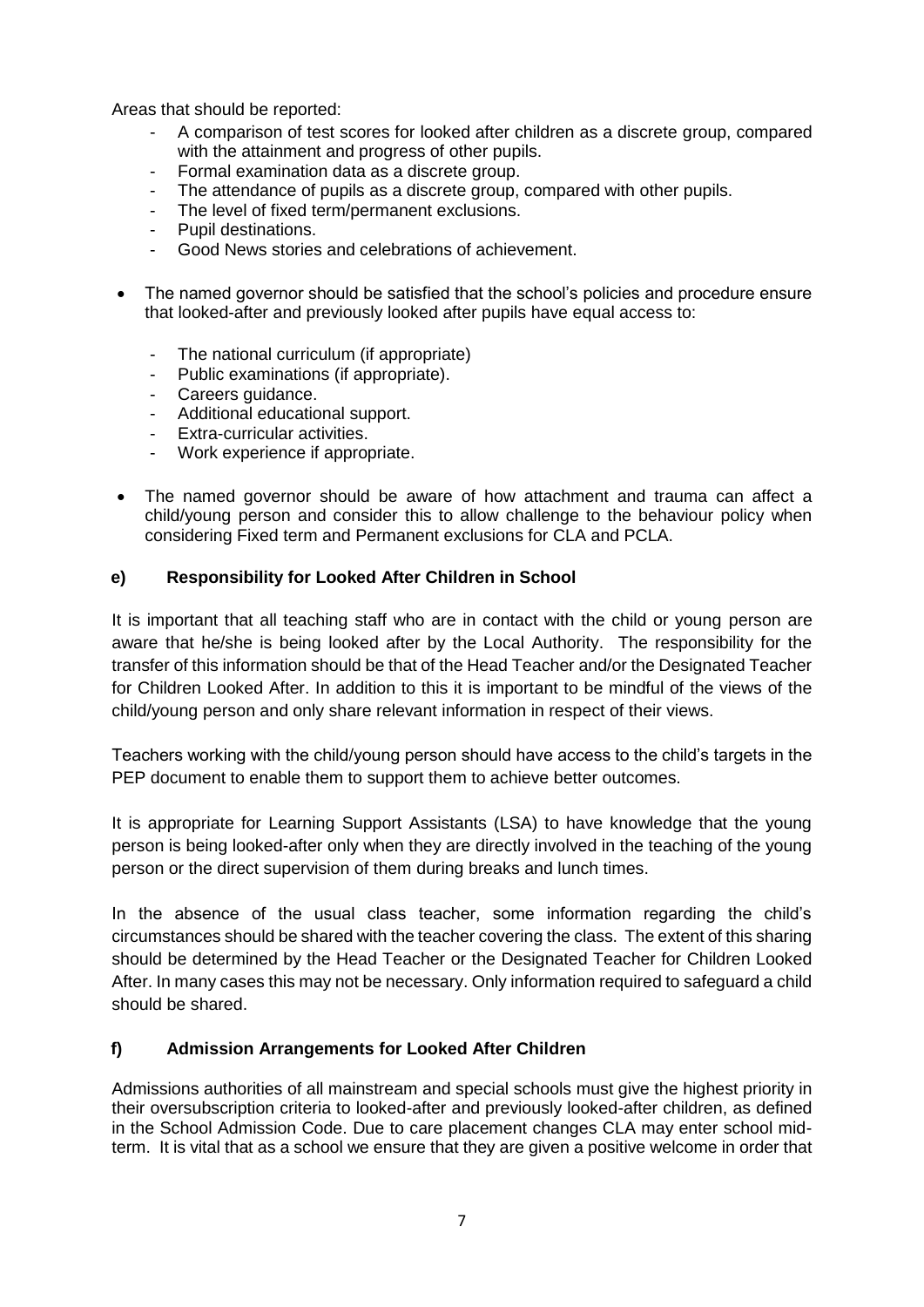they feel secure. The Virtual School (VS) will support the transition and will arrange pre-entry visits along with the social worker and the Carer.

On admission, records (including the PEP) will be requested from the pupil's previous school and a meeting will be held with carer/parent/social worker. A date will be agreed for a new Personal Education Plan within 10 school days of a new looked after child being admitted. An appropriate school admissions meeting will take place. In some cases, it may be helpful to provide a mentor from within the school community to support transition.

# **g) Involving the Young Person**

It is important that a young person is aware that information is being recorded regarding their personal circumstances. How this is shared with them clearly depends on their age and understanding. It is good practice to consult and share with a young person appropriate records that are held by school and the local authority. The explanation should emphasise that the school, the social worker, and their carer(s) are working together to help them achieve in school.

Meetings in school should respect the child/young person's feelings and ensure that confidentiality is upheld. The part they play in the meeting should reflect their choice and their right to withdraw from the meeting.

# **h) Communication with Other Agencies (Looked After)**

Schools should ensure that a copy of all reports (e.g. end of year reports) should be forwarded to the young person's Social Worker in addition to the Foster Carer or Residential Social Worker. It should be agreed at the PEP meeting what information parents will receive; this needs to be in line with the legal framework. A Social Worker will be able to advise on correspondence with parents and approaches to normalise consent for routine school activities.

## **i) Assessment, Monitoring and Review Procedures for Looked After Pupils**

Each looked-after pupil will have a Care Plan which will refer to the Personal Education Plan (PEP). A PEP is a coordinated document that involves collaboration between the school, the Virtual School and social worker. The Designated teacher will take responsibility for the PEP This will identify, success, specific areas of concern and include achievable targets. The PEP developed by Durham is age group specific. Areas for consideration will include:

- Essential pupil information
- Contact and care information
- Education/(Provision)
- SEND (EHCP or SEND Support where appropriate)
- PEP meeting and attendance log
- Attendance records
- Attainment and progress
- Pupil views
- Parent/Carer views
- Careers planning
- Post 16 planning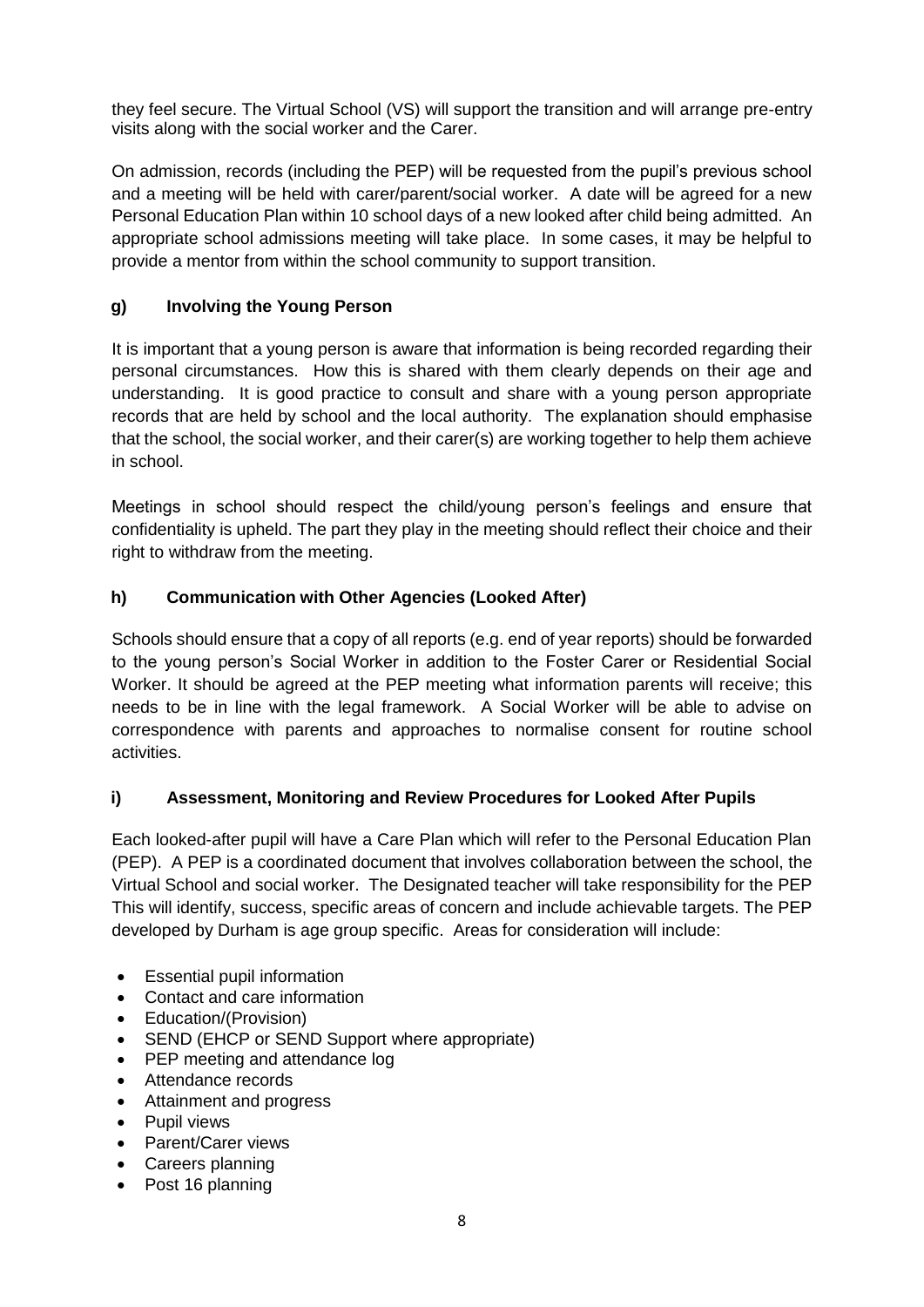- PEP outcomes (SMART targets) and use of pupil premium plus
- School change planning
- Next PEP arrangements

The PEP will be reviewed and updated termly, as part of the Statutory Reviewing process carried out by the Virtual School. The PEP will be stored on the Welfare Call system and hard copies circulated to relevant parties. School will circulate to carer; Social worker will circulate to parents if appropriate.

# **j) Durham will:**

- Provide a Virtual Head Teacher who has responsibility for championing the education of CLA and Previously Looked After Children (PLAC), while acting as the Corporate Parent.
- Provide a CLA PEP Caseworker to support the school and the child, however it is the school/settings responsibility to complete the PEP.
- Lead the drive to improve educational and social care standards for CLA
- Ensure that the education for this group of pupils is as good as that provided for every other pupil
- Ensure that CLA receive a full-time education in a mainstream setting wherever possible.
- Ensure that every CLA has a school to go to within 20 school days of coming into care or of coming to Durham from another authority
- Make sure that each CLA has a PEP according to national guidance
- Ensure that every school has a Designated Teacher for Looked After and Previously Looked After Children and that these teachers receive appropriate information, support, and training. This teacher should be a member of the schools Leadership team.
- Ensure that appropriate support is provided whenever possible for CLA.
- Be available to provide advice and information for schools and parents / guardians for Previously Looked After Children
- Provide advice and guidance for those CLA and Care Leavers in Further and Higher **Education**
- Be vigilant and proactive in identifying additional needs and the special education needs of CLA and work collaboratively with schools, other services and agencies to meet those needs
- Include CLA in events that celebrate the achievement of all children.
- Consider the views of all CLA through a variety of strategies.
- Be mindful of trauma and attachment and how some behaviours can be a reflection of previous experiences. Raise the profile across the school to provide an inclusive setting where CLA can thrive.

## **k) The Child/Young Persons Voice**

In Durham we recognise that CLA have a voice and in order to reflect that voice across our education settings the Virtual Head works closely with the Children in Care Council (CCC). We support the **Children's Promise,** and this is reflected in all the work we do and our responsibilities as Corporate Parents. We ask all our schools to respect their voice and as a school acknowledge *that the following points are really import.*

- Treat you like all other children/young people in the school.
- Treat you with respect and to remember that everyone is different.
- To listen carefully to you and to try to act upon what you say
- To be honest and to share any information or changes with you
- To involve you in any decisions, plans or changes that affect you or your future.